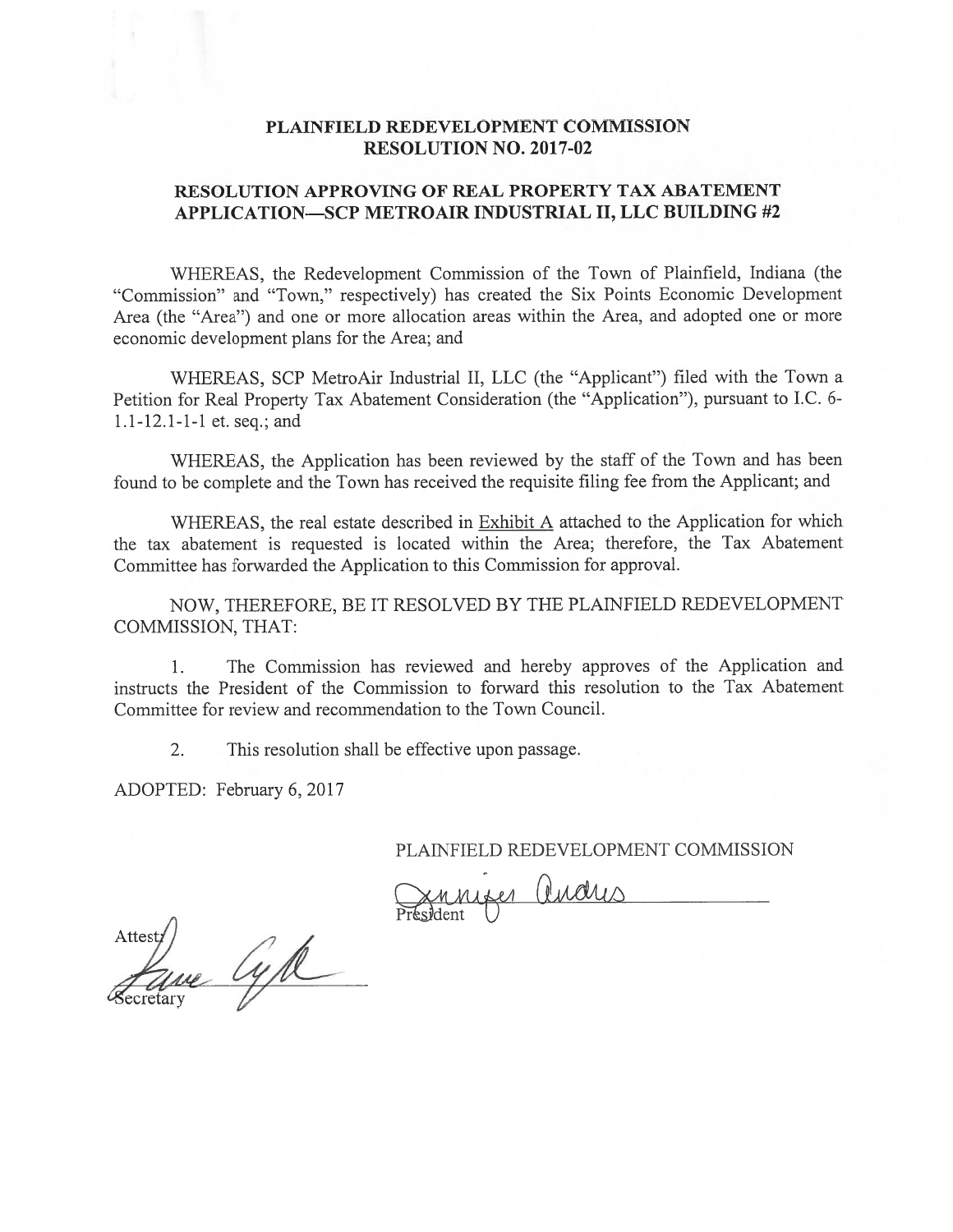## Exhibit A [Petition for Real Property Tax Abatement Consideration]

### TOWN OF PLAINFIELD PETITION FOR REAL PROPERTY TAX ABATEMENT CONSIDERATION

The undersigned owner (s) of real property, located within the Town of Plainfield, Hereby petition the Town Council of the Town of Plainfield for real property tax abatement consideration and pursuant to I.C.,  $6 - 1.1 - 12.1 - 1$ , et. Seq, and Town of Plainfield Ordinance No.  $5 - 97$  for this petition states the following:

1. Describe the proposed redevelopment or rehabilitation project, including information about <sup>p</sup>hysical improvements to be made, the amount of land to he used, and estimate of the cost of the project, the proposed use of the improvements, and <sup>a</sup> general statement as to the importance of the project to your business:

The proposed project is a new speculative Class A office /warehouse building consisting of approximately 101,158 square feet. The site is approximately 5.9 acres. Site improvements will include approximately 101 car parking spaces. Site detention is offsite, part of the integrated drainage system for Metro Air Business Park. The projected total project costs are \$6,540,000. Projected use of the building is office/warehouse and distribution - which is consistent with current zoning for the property. This type of development is the core focus of Strategic Capital Partners. The project is not financially viable without real property tax abatement.

2. The redevelopment or rehabilitation project itself wifl create ThD new, permanen<sup>t</sup> jobs within the first year, representing <sup>a</sup> new annual payroll of <sup>S</sup> TBD and will maintain TBD existing permanen<sup>t</sup> part-time jobs with an annual payroll of \$TBD. The project annual salaries for each new position created are estimated to be as follows:

Due to the speculative nature of the project, it is not possible to determine the exact number of jobs that will be created and resulting payroll for the first year.

- I Estimate the dollar value of the redevelopment or rehabilitation project: \$6,540,000.00.
- 4. (a) The real property for which tax abatement consideration is petitioned (Property) is owned or to be owned by the following individuals or corporations (if the business organization is publicly held, indicate also the name of the

I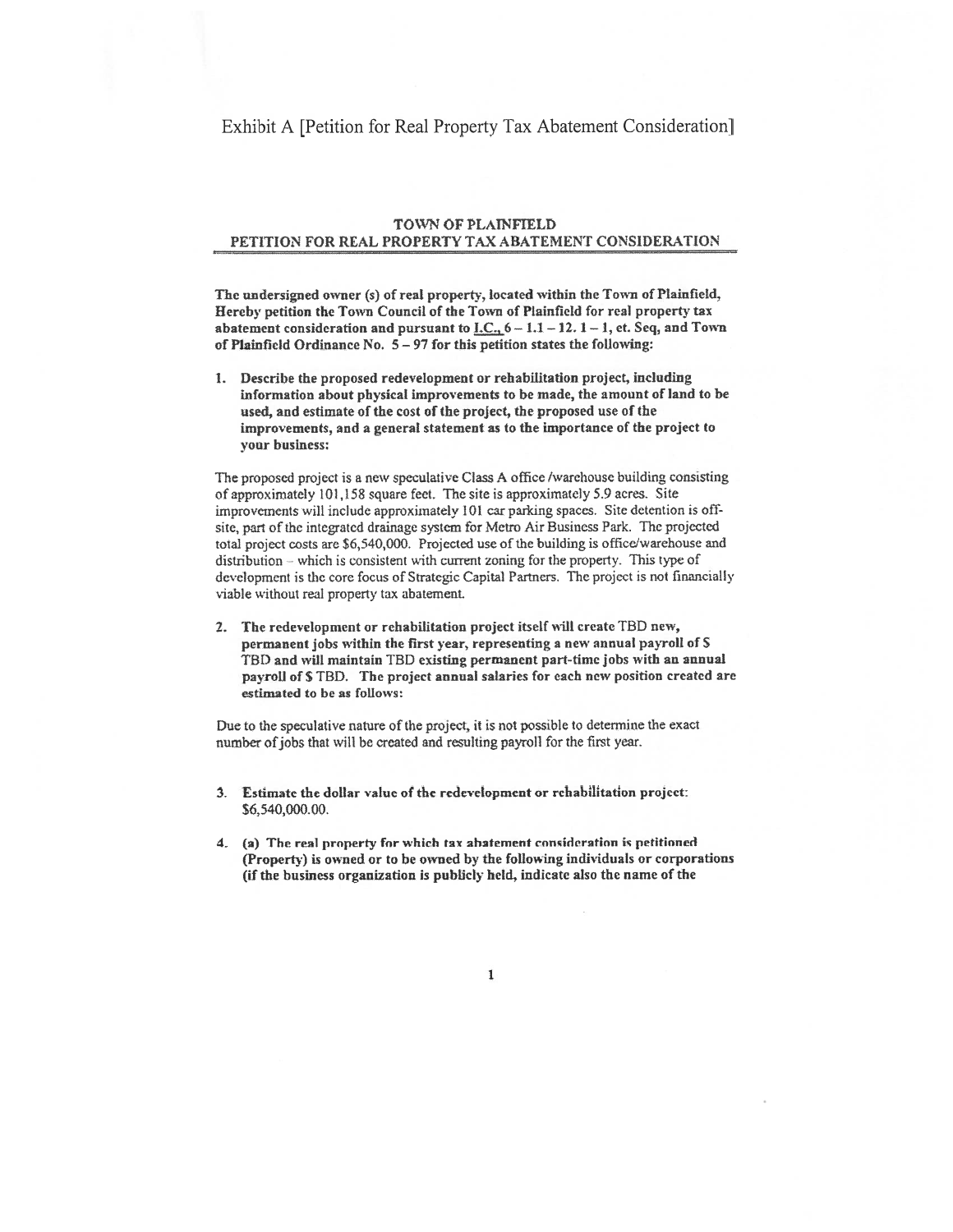corporate parent, if any, and the name under which the corporation has filed with the Securities and Exchange Commission):

|                                 | <b>ADDRESS</b>         | <b>INTEREST</b> |
|---------------------------------|------------------------|-----------------|
| SCP MetroAir Industrial II, LLC | 8900 Keystone Crossing | 100%            |
|                                 | Suite 100              |                 |
|                                 | Indianapolis, IN 46240 |                 |

(b) The following other persons lease, intend to Lease, or have an option to buy the Property (include corporate information as required in (4 (a) above, if applicable):

| NAME.                                               | <b>ADDRESS</b> | INTER EST |  |  |
|-----------------------------------------------------|----------------|-----------|--|--|
| TBD – due to the speculative nature of the project. |                |           |  |  |
|                                                     |                |           |  |  |

(c) <sup>A</sup> brief description of the overall nature of the business and of the operations occurring at the Property:

TBD – due to the speculative nature of the project.

5. The commonly known address of the Property is: NA

A legal description of which is attached hereto, marked "Exhibit A", and incorporated herein. The Key Number of said property is: Parcel ID: 32-09-32-100-020.000-012 Tax ID: 21-2-32-52E-100-020

2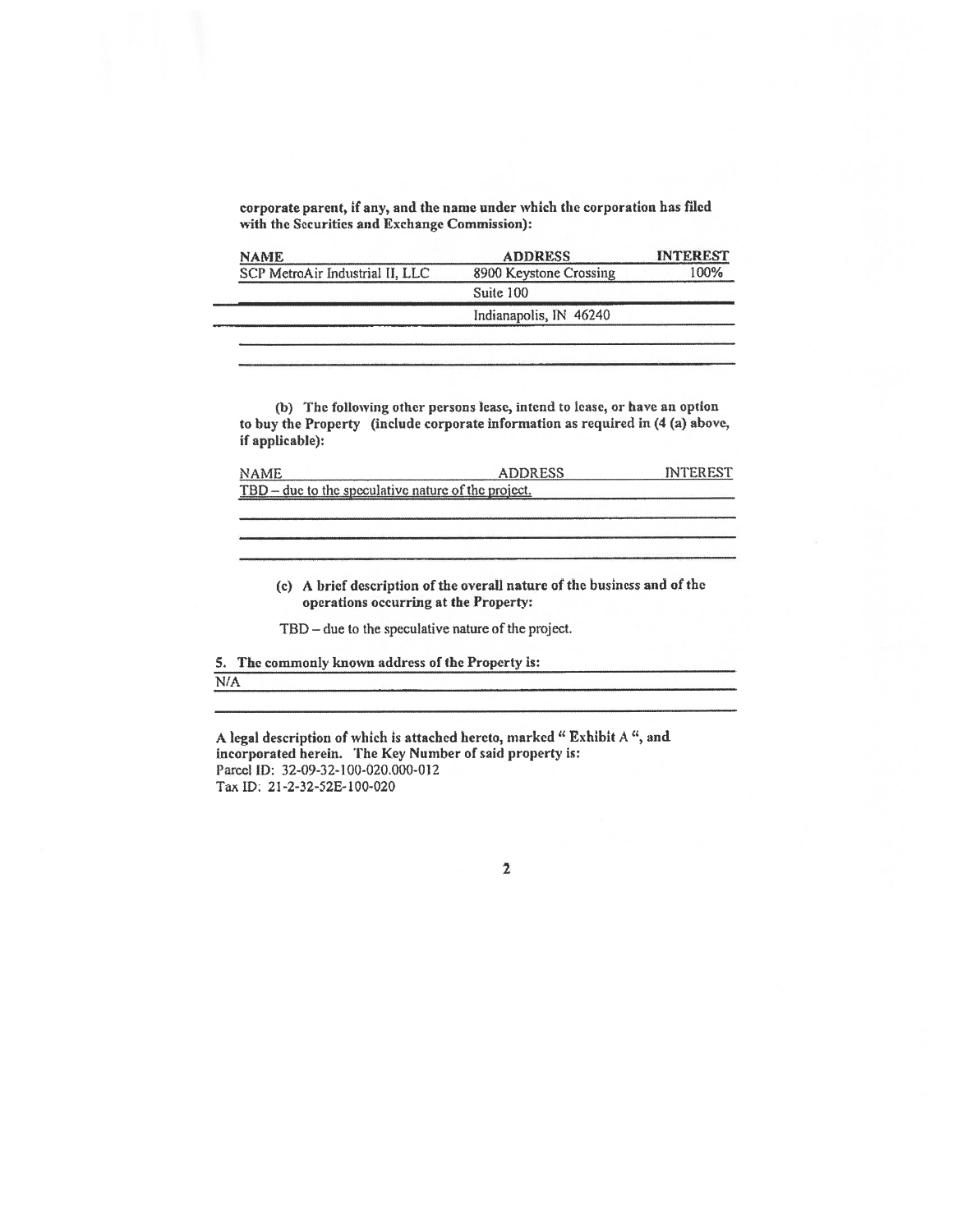- 6. A map and / or plat describing the Property is attached hereto, marked " Exhibit B ", and incorporated herein.
- 7. The current assessed valuation of the real property before rehabilitation, redevelopment, economic revitalization, or improvement:

\$11,600.00

8. List the real and personal property taxes paid at the location during the previous Five years, whether paid by the current owner or a previous owner:

| <b>YEAR</b> | <b>REAL PROPERTY TAXES</b> | PERSONAL PROPERTY TAXES |
|-------------|----------------------------|-------------------------|
| 2016        | \$314.64                   | N/A                     |
| 2015        | \$750.18                   | N/A                     |
| 2014        | \$784.36                   | N/A                     |
| 2013        | \$808.02                   | N/A                     |
| 2012        | \$894.36                   | N/A                     |

9. What is your best estimate of the after -- rehabilitation market value of the Property:

\$6,540,000.00

- 10. No building permit has been issued for construction on the property in connection with the improvement in question as of the date of filing of this petition. The signature below is verification of this statement.
- 11. The Standard Industrial Classification Manual major group within which the proposed project would be classified, by number and description:

Division E: Major Group 42: Motor Freight Transportation and Warehousing Industry Group: 4225 General Warehousing and Storage

12. The Internal Revenue Service Code of Principal Business Activity by which the proposed project would be classified, by number and description:

1.13.7.15 (01-01-2006) Transportation and Warehousing

### $\mathbf{3}$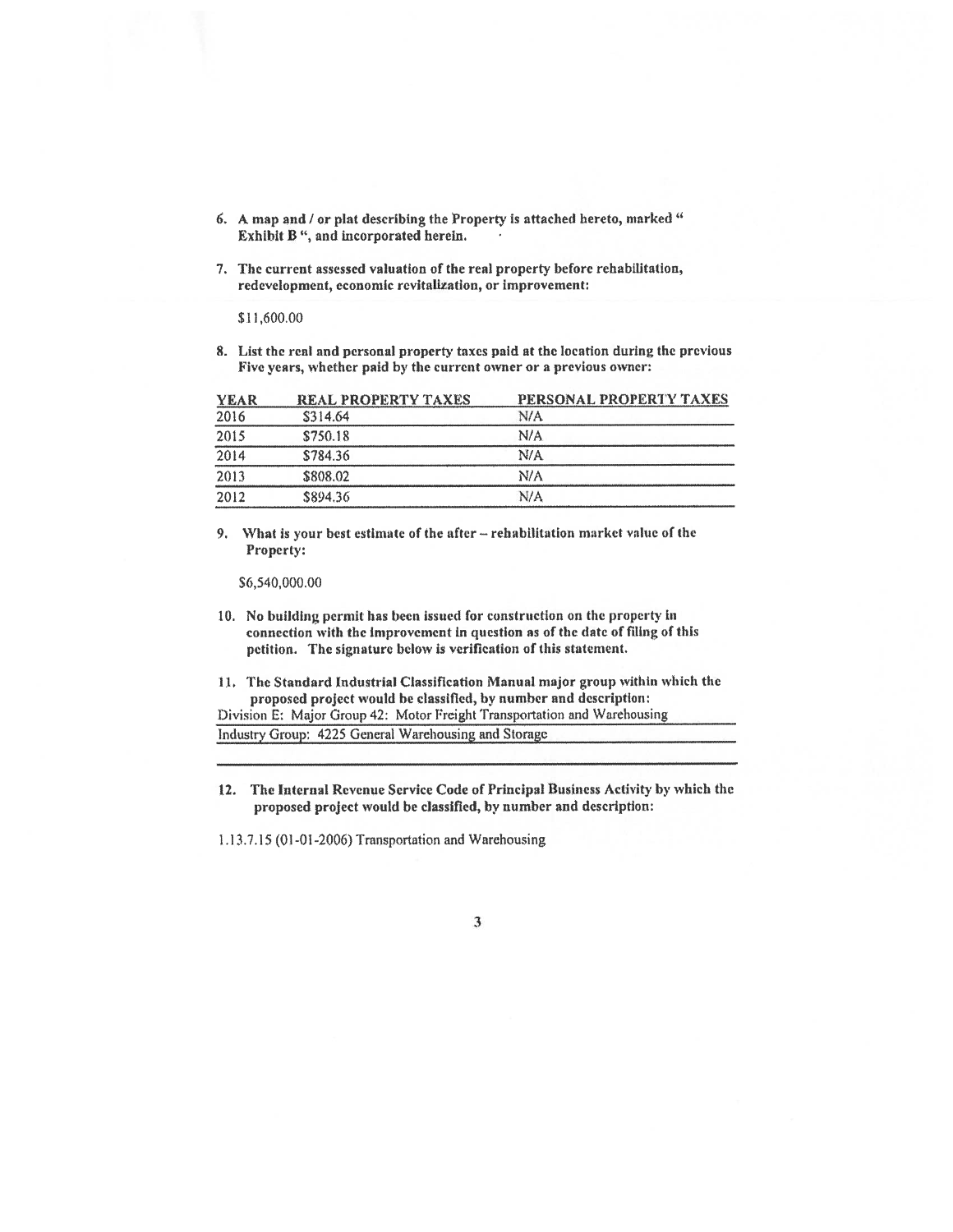- 13. Describe actual or anticipated public financing for the project: None
- 14. Describe how the Property has become undesirable for or impossible of normal development and occupancy because of lack of development, cessation of growth, deterioration of improvements or character of occupancy, age, obsolescence, substandard buildings, or other factors, which have impaired values and preven<sup>t</sup> <sup>a</sup> normal development of the property or property use:

Real property tax abatement is critical to develop the property to its highest and best use which is Class A Office/Warehouse and Distribution use.

| <b>15.</b> | The Property is located in the following Allocation Area (if any) declared and<br>confirmed by the Plainfield Redevelopment Commission: |
|------------|-----------------------------------------------------------------------------------------------------------------------------------------|
|            | <b>Six Points TIF District</b>                                                                                                          |

16. The following person (s) should he contacted as the petitioner's agen<sup>t</sup> regarding additional information and public notifications:

Telephone: 317-819-1889

Name: John Cumming, Strategic Capital Partners<br>Address: 8900 Keystone Crossing, Suite 100 Address: 8900 Keystone Crossing, Suite 100<br>City, State, Zip Code: Indianapolis, IN 46240 Indianapolis, IN 46240

4

WHEREFORE, Petitioner reqaests that the Town Council of the Town of Plainfield, Indiana, adopt a declaratory resolution designating the area described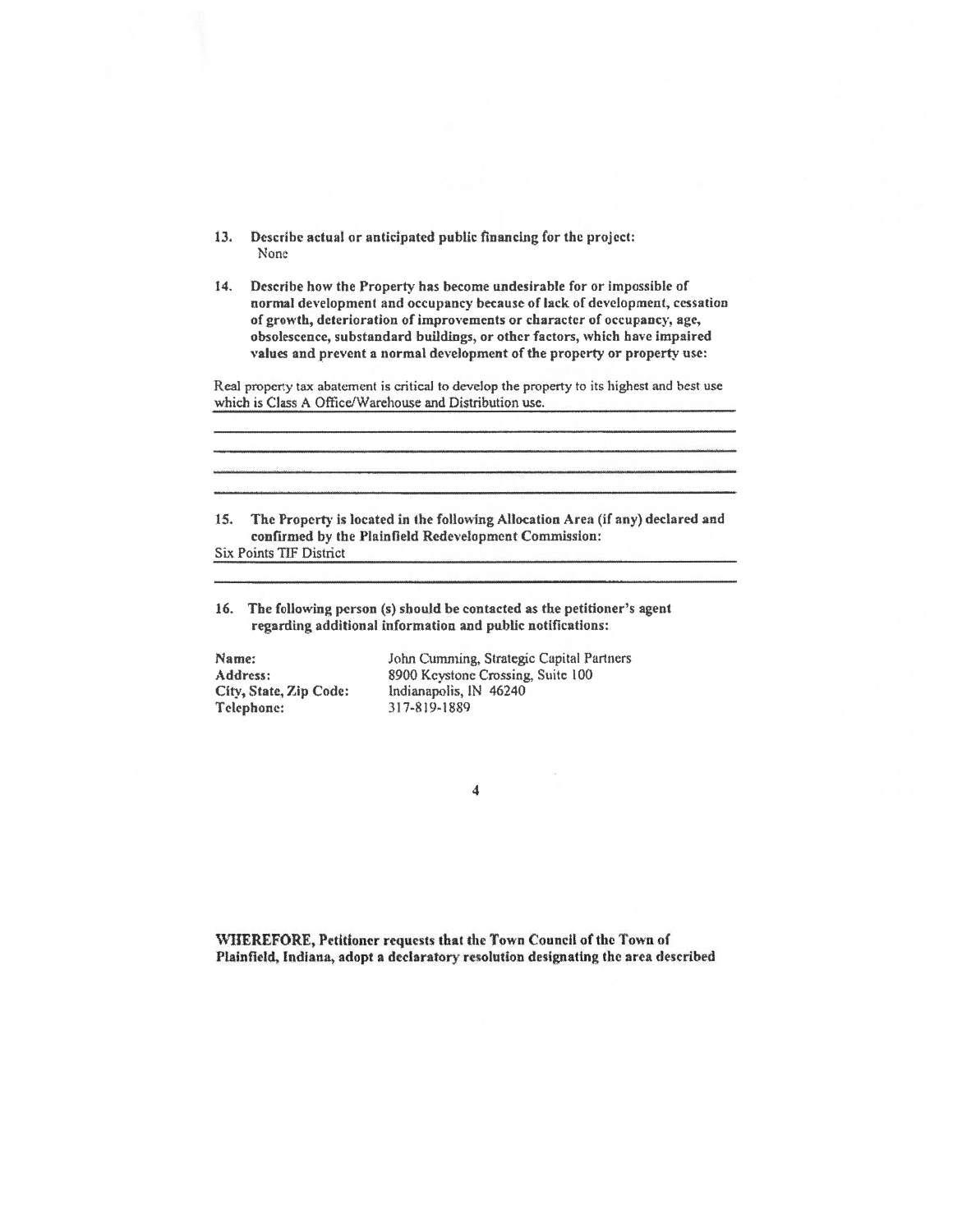herein to be an economic revitalization area for purposes of real property tax abatement consideration, and after publication of notice and public hearing, determine qualifications for an economic revitalization area have been met and confirm such Resolution. Petitioner hereby verifies that the required \$250.00 filing fee to cover processing sand administrative costs pursuan<sup>t</sup> to Ordinance 5 - 97 of the Town of Plainfield has been paid in full.

Name of Property Owner (s):

SCP MetroAir Industrial II, LLC

 $By: \mathscr{H}$  $Name$ )  $\bigcup$ 

John B. Cumming, SVP Development Strategic Capital Partners

5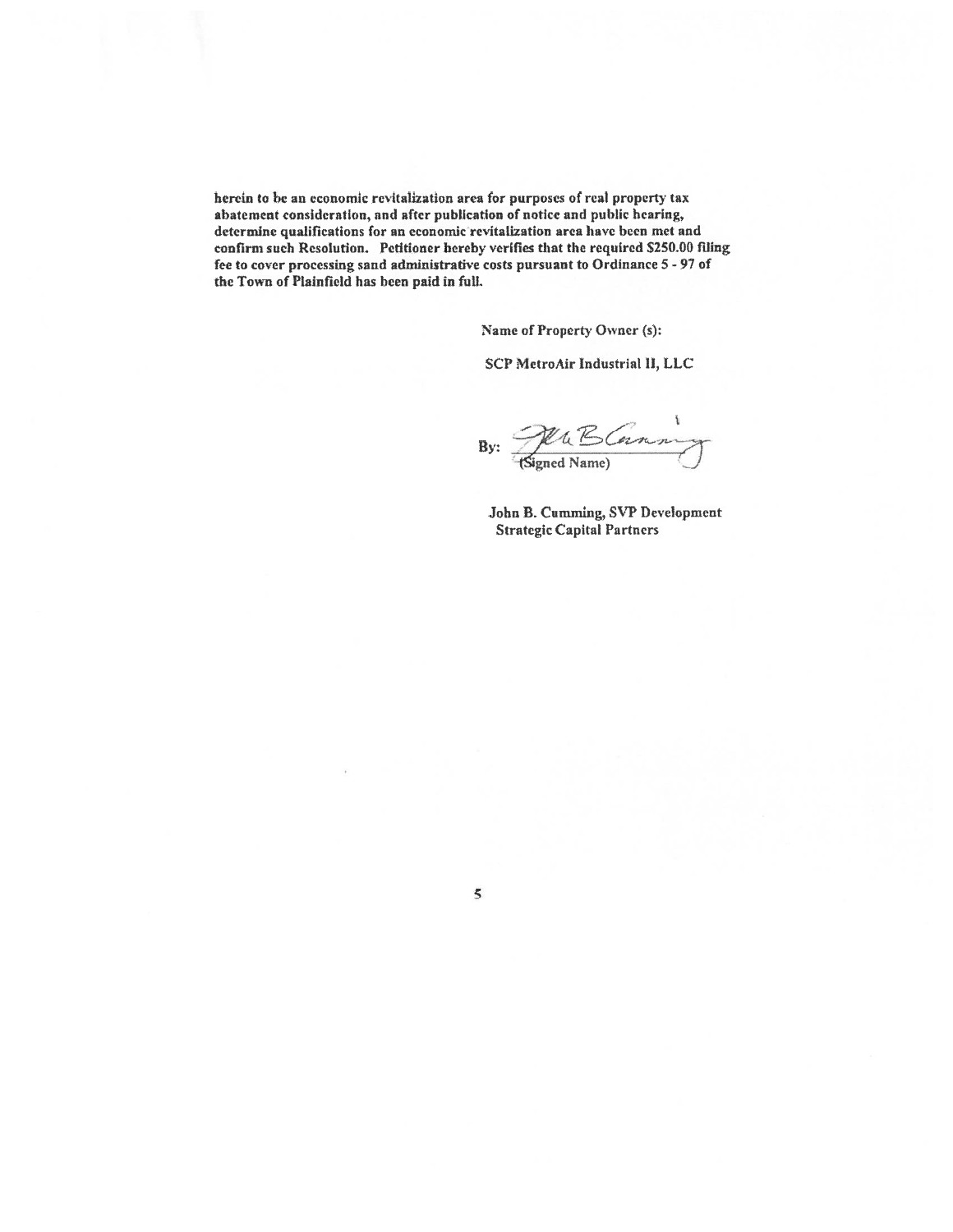

**STATEMENT OF BENEFITS REAL ESTATE IMPROVEMENTS** State Form 51767 (R6 / 10-14)

Prescribed by the Department of Local Government Finance

This statement is being completed for real property that qualifies under the following Indiana Code (check one box). The Redevelopment or reliability of real estate improvements (IC 6-1,1-12 1-4)<br>  $\Box$  Reakdentially distressed area (IC 6-1,1-12.1-4.1)

**INSTRUCTIONS:** 

2018 PAY 2019

FORM SB-1 / Real Property

**PRIVACY NOTICE** Any information concerning the cost<br>of the property and specific selepes<br>of the property and specific selepes<br>paid to address unployees by the<br>property owned is confidential per<br> $|C|$   $Q-1$   $I-12$   $1-5.3$ .

- submitted to the designating body BEFORE the redevelopment or rehabilition of real property for which the person wishes to claim a deduction.<br>2. The statement of benefits form must be submitted to the designating body and
- ). To obtain a deduction, a Form 322/RE must be filed with the County Auditor before May 10 in the year in which the addition to assessed valuation is<br>made or not later than thirty (30) days after the essessment notice is
- 
- made or not later than thirty (30) days after the assessment notice is mailed to the property owner if it was malied after April 10. A property owner who<br>failed to like a deduction explication within the prescribed deadli

| <b>SECTION 1</b><br><b>TAXPAYER INFORMATION</b>                                                                                                    |                                                     |  |
|----------------------------------------------------------------------------------------------------------------------------------------------------|-----------------------------------------------------|--|
| Name of taxpayer                                                                                                                                   |                                                     |  |
| SCP MetroAir Industrial II, LLC or an affiliate thereof                                                                                            |                                                     |  |
| Address of taxpayer (number and sirce), city, slate, and ZIP code).                                                                                |                                                     |  |
| 8900 Keystone Crossing, Suite 100, Indianapolis, Indiana 46240<br>Name of contact person                                                           |                                                     |  |
| Telephone number                                                                                                                                   | E-mail address                                      |  |
| $(317)819-1889$<br>John B. Cumming                                                                                                                 | jcumming@strolegiccapitalpartners.com               |  |
| LOCATION AND DESCRIPTION OF PROPOSED PROJECT<br><b>SECTION 2</b><br>Name of designating body                                                       | Resolution number                                   |  |
| Town of Plainfield, County of Hendricks                                                                                                            |                                                     |  |
| Location of property<br>County                                                                                                                     | <b>DLGF taxing district number</b>                  |  |
| Metro Air Business Park, Plainfield<br>Hendricks                                                                                                   |                                                     |  |
| Description of real property improvements, redevelopment, or rehabilitation (use additional sheets if necessary)                                   | Estimated start date (month, day, year)             |  |
| To be constructed, approximate 101,158 square foot office/warehouse building to be located on a currently vacant                                   | $6 - 1 - 17$                                        |  |
| 5.9 acre land site.                                                                                                                                | Estimated completion date (month, day, year)        |  |
|                                                                                                                                                    | $3 - 1 - 18$                                        |  |
| <b>SECTION 3</b><br><b>ESTIMATE OF EMPLOYEES AND SALARIES AS RESULT OF PROPOSED PROJECT</b>                                                        |                                                     |  |
| Current number<br><b>Salades</b><br>Number retained<br>Salades<br>Number additional                                                                | Galarios                                            |  |
| 0.00<br>0.00<br>0.00<br>\$0.00<br>\$0.00                                                                                                           | \$0.00                                              |  |
| <b>SECTION 4</b><br>ESTIMATED TOTAL COST AND VALUE OF PROPOSED PROJECT                                                                             |                                                     |  |
| REAL ESTATE IMPROVEMENTS                                                                                                                           |                                                     |  |
| COST                                                                                                                                               | <b>ASSESSED VALUE</b>                               |  |
| Current values<br>11 600 00                                                                                                                        | 11 800 00                                           |  |
| Plus estimated values of proposed project<br>6,528,400.00                                                                                          | 6 528 400 00                                        |  |
| Lass values of any property being replaced<br>0.00                                                                                                 | 0.00<br><b>8 540 000 00</b>                         |  |
| Net estimated values upon completion of project<br>8,540,000.00<br><b>SECTION 5</b><br>WASTE CONVERTED AND OTHER BENEFITS PROMISED BY THE TAXPAYER |                                                     |  |
|                                                                                                                                                    |                                                     |  |
| Estimated solid waste converted (pounds) 0.00                                                                                                      | Estimated hazardous waste converted (pounds) $0.00$ |  |
| Other benefits                                                                                                                                     |                                                     |  |
|                                                                                                                                                    |                                                     |  |
|                                                                                                                                                    |                                                     |  |
|                                                                                                                                                    |                                                     |  |
|                                                                                                                                                    |                                                     |  |
|                                                                                                                                                    |                                                     |  |
| <b>SECTION 6</b><br><b>TAXPAYER CERTIFICATION</b>                                                                                                  |                                                     |  |
| I hereby certify that the representations in this statement are true.                                                                              |                                                     |  |
|                                                                                                                                                    |                                                     |  |
| Signature of authorized representative                                                                                                             | Data signed (month, day, year).<br>$2 - 2 - 17$     |  |
| Printed hama of authorized representative<br>Tide                                                                                                  |                                                     |  |
|                                                                                                                                                    |                                                     |  |

Page 1 of 2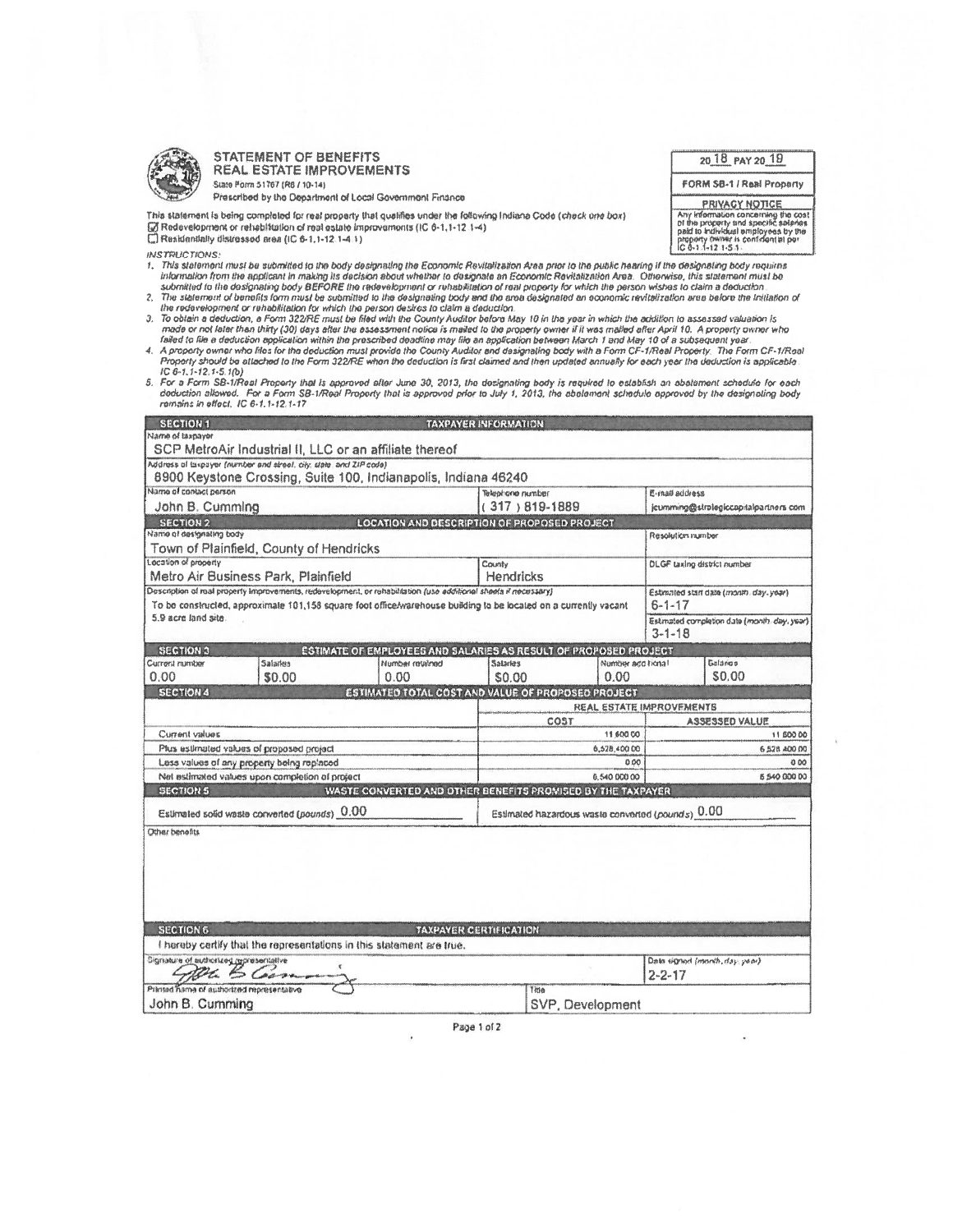#### **EXHIBIT A**

#### DESCRIPTION PER FIRST AMERICAN TITLE INSUREANCE COMPANY TITLE INSURANCE COMMITMENT - FILE NO.: NCS-829104-INDY

That portion of the east half of the northwest quarter of section 32, township 15 north, range 2 east of the second principal meridian in the Town of Plainfield, Hendricks County, Indiana, described as follows: Commencing at the southwest corner of said east half quarter section; thence north 00 degrees 54 minutes 02 seconds west along the west line thereof 897.66 feet to the northwest corner of Metroair Business Park Lot 1 as per Plat thereof recorded as instrument number 200538396 in the office of the recorder of said county, said point being the point of beginning; thence continue north 00 degrees 54 minutes 02 seconds west along said west line 597.37 feet to the southwest corner of Metroair Business Park Lot 3 as per plat thereof recorded as instrument number 200700858 in said county records; thence north 89 degress 05 minutes 58 seconds east along the south line of said plat 343.00 feet; thence south 75 degrees 32 minutes 56 seconds east along said south line 92.17 feet; thence south 00 degrees 54 minutes 02 seconds east along the west line of Columbia Road per said plats 572.97 feet to the northeast corner of said Lot 1; thence south 89 degrees 05 minutes 58 seconds west along the north line thereof 431.88 feet to the point of beginning, containing 5.898 acres, more or less.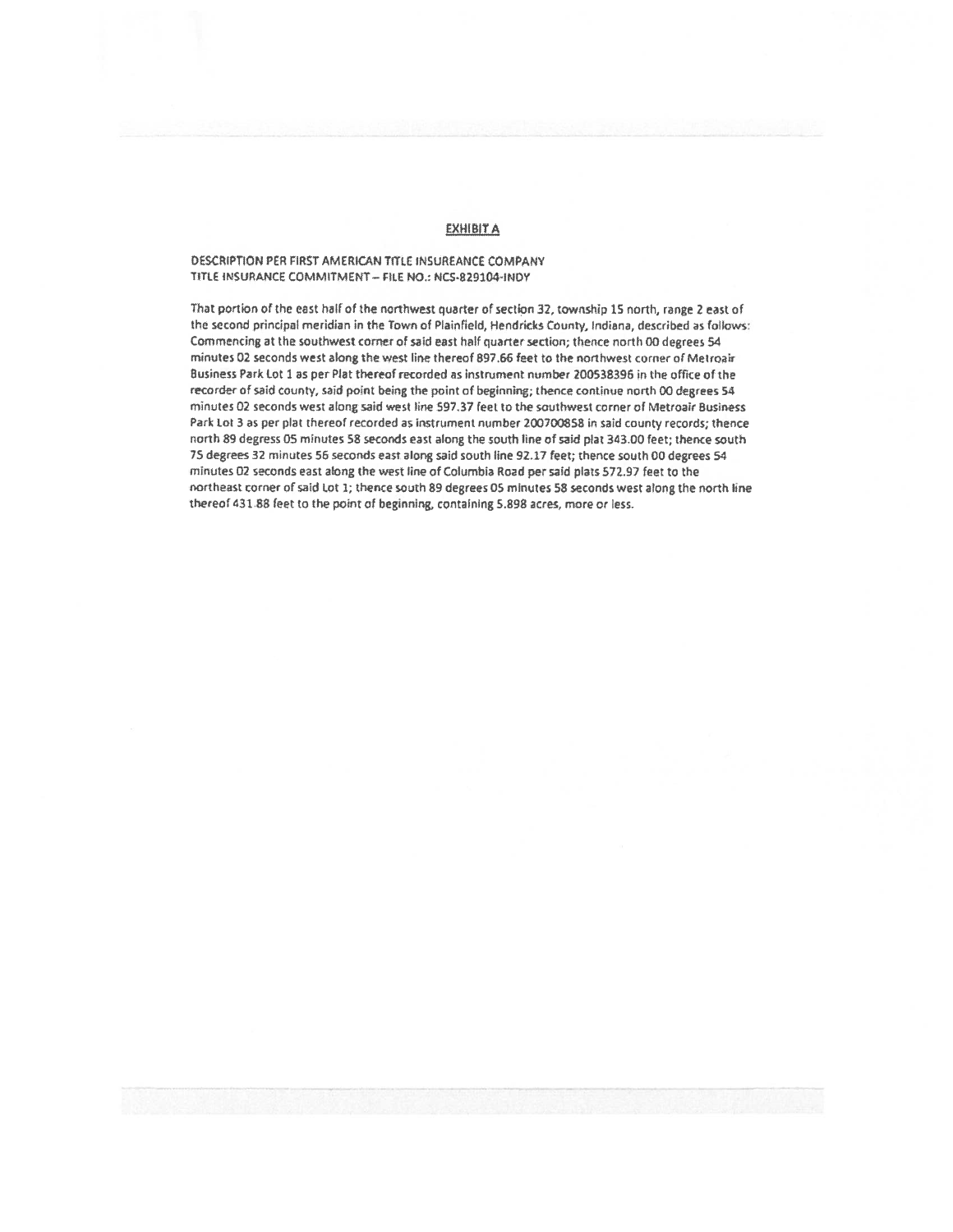



Date created: 1/27/2017 Last Data Uploaded: 1/20/2017 1000:53 PM